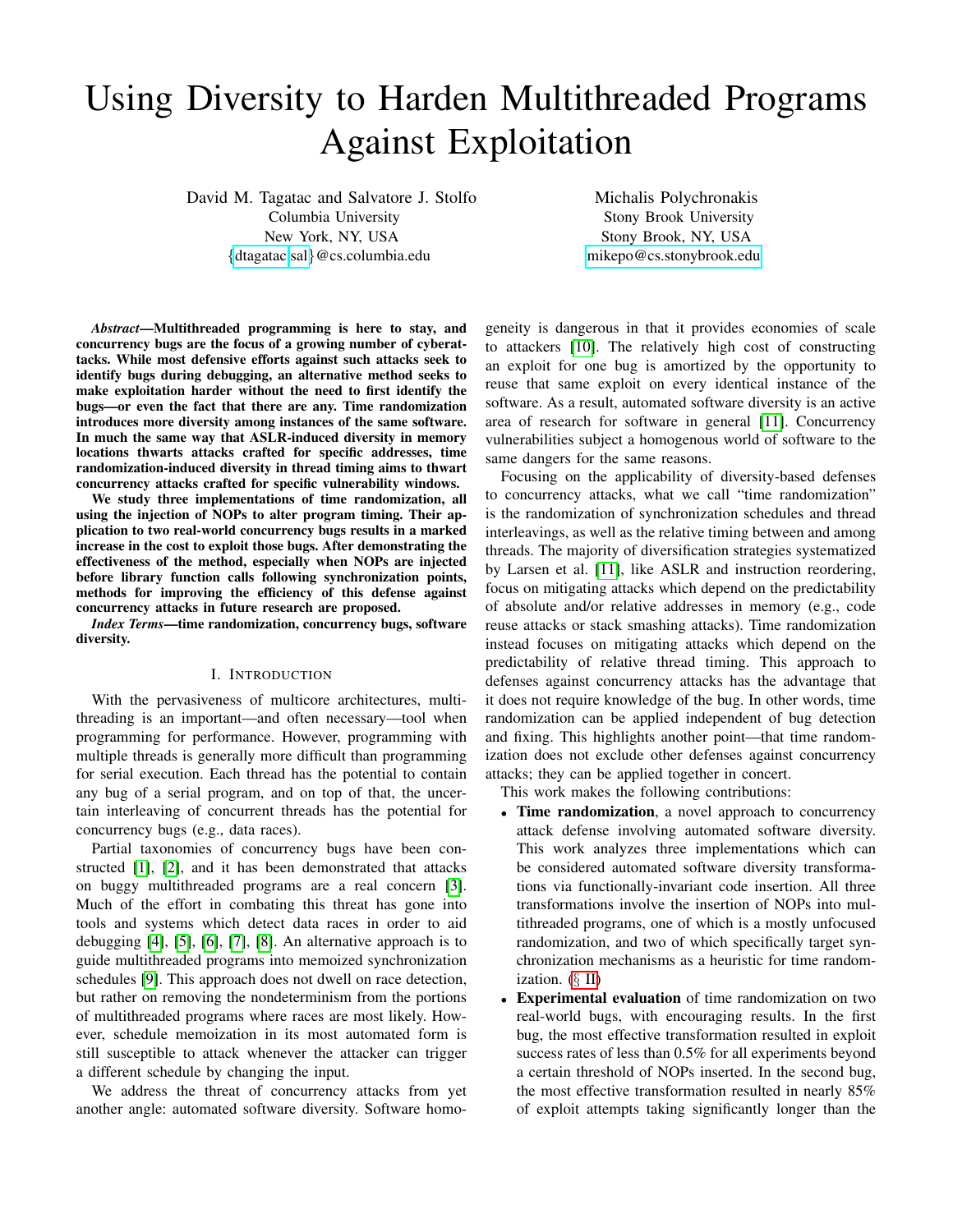baseline exploit time (measured without time randomization). ( $\S$  [III](#page-2-0) and  $\S$  [IV\)](#page-2-1)

• A proposal for future work to build on these results, including system-level time randomization for achieving the same benefits with more tolerable overhead.  $(\S V)$  $(\S V)$ 

# II. TIME RANDOMIZATION

# <span id="page-1-0"></span>*A. Threat Model*

The type of attack that time randomization seeks to thwart has the following properties:

- The attack targets a concurrency bug.
- The attacker can gain knowledge about the relative timing between two or more threads relevant to the bug.

• The attacker leverages this knowledge to craft the attack. Note that there are many ways to gain knowledge about relative thread timing, including results from fuzzing experiments. In the case that the fuzzing is done on a binary, it may not even be obvious how many threads are involved. Nevertheless, positive fuzzing results can be considered knowledge about relative thread timing which can then be used to craft an attack.

As an example, consider the following scenario: A remote attacker is communicating with some server software that has a concurrency bug. They have devised a way to exploit the bug, which includes a method for inducing a buggy thread interleaving. For concreteness, let's assume that the bug is exposed when a save operation is attempted by one thread during the critical section of another save operation in another thread (e.g., after some checking has been done, but before the results have been used, sometimes referred to as a time of check to time of use attack). If the server immediately spawns threads to execute save operations in response to client requests, the attacker's work consists of identifying the proper delay between two save threads such that the critical sections intersect. The critical sections in this context are sometimes referred to as a vulnerability window [\[3\]](#page-5-2).

If the server software is available to the attacker, they can simply study it on a similar system (which they control) to determine the appropriate delay required to expose the bug. Armed with this knowledge, they stand a good chance of exploiting the bug on the target system by sending requests with the same delay.

#### <span id="page-1-2"></span>*B. Implementation*

Time randomization, the randomization of synchronization schedules and thread interleavings, as well as the relative timing between and among threads, aims to make this type of attack much harder. By making the relative timing between threads less predictable, the cost of carrying out the attack above is dramatically increased.

Of the various software diversity transformations which have been studied [\[11\]](#page-5-10), the ones which are most applicable to time randomization are those which

- add delays to a thread or threads, and those which
- apply reordering to affect thread interleaving.

The first category is almost always possible, as adding delays rarely breaks programs. However, an obvious drawback to this approach is loss of performance, and this drawback must be weighed against the benefits of the transformation. In the second case, the "something" reordered can be at any granularity (instruction level, function level, program level, etc.) so long as thread interleaving is affected. These types of transformations are less likely to have performance costs, but they are more likely to break the correctness of programs. This work studies three transformations in the first category.

The three transformations for introducing automated diversity explored in the context of concurrency attacks in this work consist of interposing external library calls [\[12\]](#page-5-11) made by the software to be protected each with random numbers of inline assembly NOP instructions. This was accomplished in two steps: first by specifying the library functions to be interposed; and second by interposing those functions with NOP loops.

<span id="page-1-1"></span>*1) Choosing Which Library Functions to Interpose:* The way that the library functions are chosen for interposition distinguishes among the three transformations studied. The first transformation chooses all external library function calls indiscriminately, while the other two use synchronization mechanisms to indicate locations where delays may have the greatest effect on relative thread timing. In all transformations, ltrace [\[13\]](#page-5-12) is run on the unmodified program to be protected while it is being subjected to an exploit attempt. Using the log from that ltrace run,

- T1 the first transformation chooses every external library function call for interposition,
- T2 the second transformation chooses every external library function call immediately preceding a synchronization mechanism, and
- T3 the third transformation chooses every external library function call immediately following a synchronization mechanism.

(Hereafter, these transformations are referred to as T1, T2, and T3.) Functions were only excluded in the rare cases when they take a variable argument list, or interposing the function interferes with the interposition method itself (e.g., sigset  $\text{imp}$ ). Both cases are unsuitable for the interposition method used in this work. As all of the experiments were conducted on Linux, "synchronization mechanisms" were generally identified as pthread function calls, except for the case of Libvirt which redefines its own synchronization mechanisms.

*2) NOP Loop Injection:* Once the functions were chosen for interposition, NOP loops were interposed as described in the tutorial cited above [\[12\]](#page-5-11). First a max delay was specified (per interposition). Then, for each of the external library functions chosen for interposition, a random integer between zero and the max delay was selected. Finally, that number was used as the loop limit on a loop of a single assembly NOP interposed before that external library function. The interpositions of the NOP loops were compiled into a dynamic library file, and that file was specified to be preloaded with the LD PRELOAD environment variable.

More specifically, a C file was generated (including any necessary headers) which redefined each of the library functions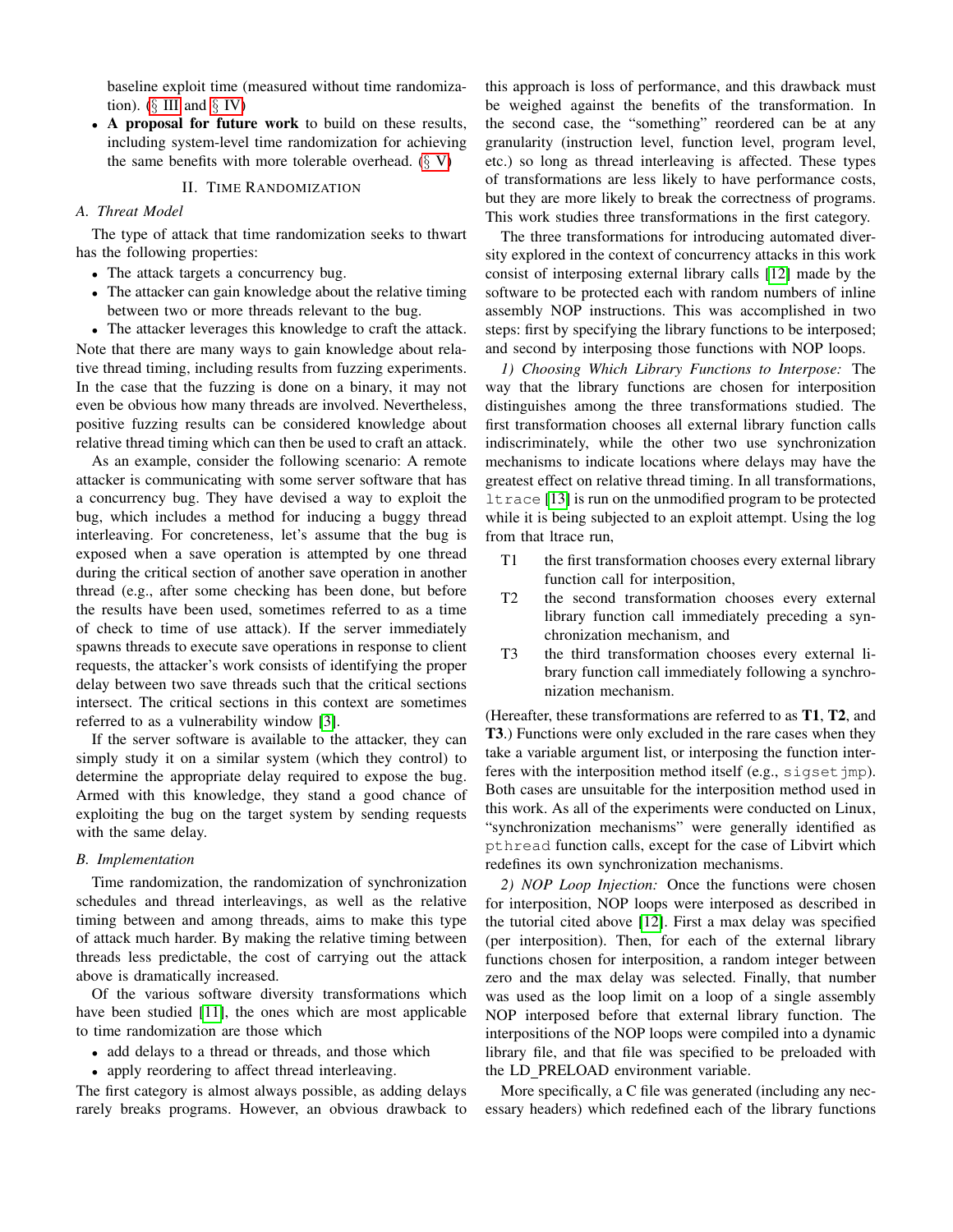chosen for interposition as described in  $\S$  [II-B1.](#page-1-1) Each of these redefinitions consisted of exactly the following pieces:

- 1) declaration of a function pointer of the same type as the function being redefined (to be used to call the original library function),
- 2) a for loop with a loop limit chosen as described above, and a body consisting of the single statement  $asm("nop;");$
- 3) assignment of the original library function (via  $dl$ sym) to the function pointer declared in 1., and
- 4) a call to the original library function, returning the return value.

This file was then compiled as a dynamic library to be preloaded at runtime before each experiment.

#### III. EXPERIMENTAL DESIGN

<span id="page-2-0"></span>To test both the efficacy and the performance of time randomization, we applied time randomization to two real concurrency bugs.

# *A. Libsafe CVE-2005-1125*

Libsafe [\[14\]](#page-5-13) is a library which protects processes against the exploitation of buffer overflow vulnerabilities in process stacks, as well as format string vulnerabilities. It does this by intercepting all calls to C standard library functions known to be vulnerable, and then running "safe" versions of those functions which issue warnings about exploit attempts before exiting without allowing the exploits to succeed.

A static global variable 'dying' is used in Libsafe to indicate when an unsafe action has already been detected, and Libsafe is issuing warnings and exiting. In this case, Libsafe stops checking for new exploit attempts. However, this variable is not protected by any synchronization mechanisms, so in the case of a multithreaded program, the following sequence of events is possible:

- 1) Thread A attempts an exploit.
- 2) The exploit is caught by Libsafe, the 'dying' flag is set, and Libsafe begins the warning and exit procedure.
- 3) Thread B is scheduled, and attempts another exploit before Libsafe has exited thread A.
- 4) Because the 'dying' flag is set, thread B's exploit is not caught by Libsafe, and it succeeds.

The proof-of-concept exploit [\[15\]](#page-5-14) often realizes the above sequence of events, effectively bypassing Libsafe.

Time randomization was applied to Libsafe as described in § [II-B.](#page-1-2) The time required to make a (legal) strcpy function call (using Libsafe and averaged over 10,000,000 strcpy calls), and the proof of concept exploit success rate were measured for several randomizations for each max delay, where max delay was varied from 0 to 50,000. Recall that the max delay is used as the upper bound on the range from which the NOP loop length for each function interposition is randomly chosen, as described in  $\S$  [II-B.](#page-1-2) **T2** and **T3** were special cases for this bug in that only one external library function was identified as immediately preceding a synchronization mechanism and only one external library function was identified as immediately following a synchronization mechanism. In these cases, we were able to exactly characterize the effects of NOP injection as a function of the number of NOPs injected into that function.

#### *B. Libvirt CVE-2014-1447*

Libvirt [\[16\]](#page-5-15) is a toolkit for interacting with virtual machines and hypervisors. This toolkit consists, in part, of a daemon 'libvirtd' which listens for and responds to virtual machine management requests (e.g., to connect to a remote host, or shutdown a VM).

Prior to version 1.2.1, the Libvirt daemon suffered from concurrency bug CVE-2014-1447 which allows an unauthenticated client to crash the daemon with seemingly innocuous requests to connect to a host. After receiving a request from a client to open a connection, the daemon spawns a thread to open and maintain that connection. The spawned thread will eventually dereference a pointer called client->keepalive as part of opening the connection. However, during this vulnerability window, the client may close the connection, which the daemon will handle in the main thread by (among other things) setting client->keepalive to NULL. Then when the spawned thread dereferences this pointer, the daemon crashes. [\[17\]](#page-5-16)

The Libvirt developers' proof of concept makes two changes to Libvirt in order to reliably reproduce this bug. First, the client is modified to exit as soon as it has requested a connection. Second, the daemon is modified to sleep in threads spawned to open new connections, before dereferencing the client->keepalive pointer. The first modification is within an attacker's ability, in our threat model. However, the second modification requires control of the daemon, which we assume the attacker does not yet have. An alternate exploit requiring only the first modification was applied to Libvirt 0.9.8. In this alternate exploit, the client opens (and closes) as many connections as it can until the daemon crashes. Without modification to the daemon, this alternate exploit reliably reproduced the bug and crashed the daemon.

Time randomization was applied to the Libvirt daemon as described in § [II-B.](#page-1-2) The time required to open and close a connection properly (with the unmodified client averaged over 10,000 sequential connections) was measured, and the time required for the alternate exploit described above to crash the daemon was measured five times for a single randomization for each max delay. For T1, the max delay was varied from 0 to 1,000. For T2 and T3, the max delay was varied from 0 to 1,000,000. All exploit attempts were interrupted and considered failed attempts after ten minutes if they did not succeed before then.

#### IV. RESULTS

<span id="page-2-1"></span>We evaluated T1-T3 on Libsafe CVE-2005-1125 and on Libvirt CVE-2014-1447. For each evaluation, exploit cost or exploit success rate was evaluated for each of many applications of the transformation under study. The exploit cost or success rate was then compared to either the microbenchmark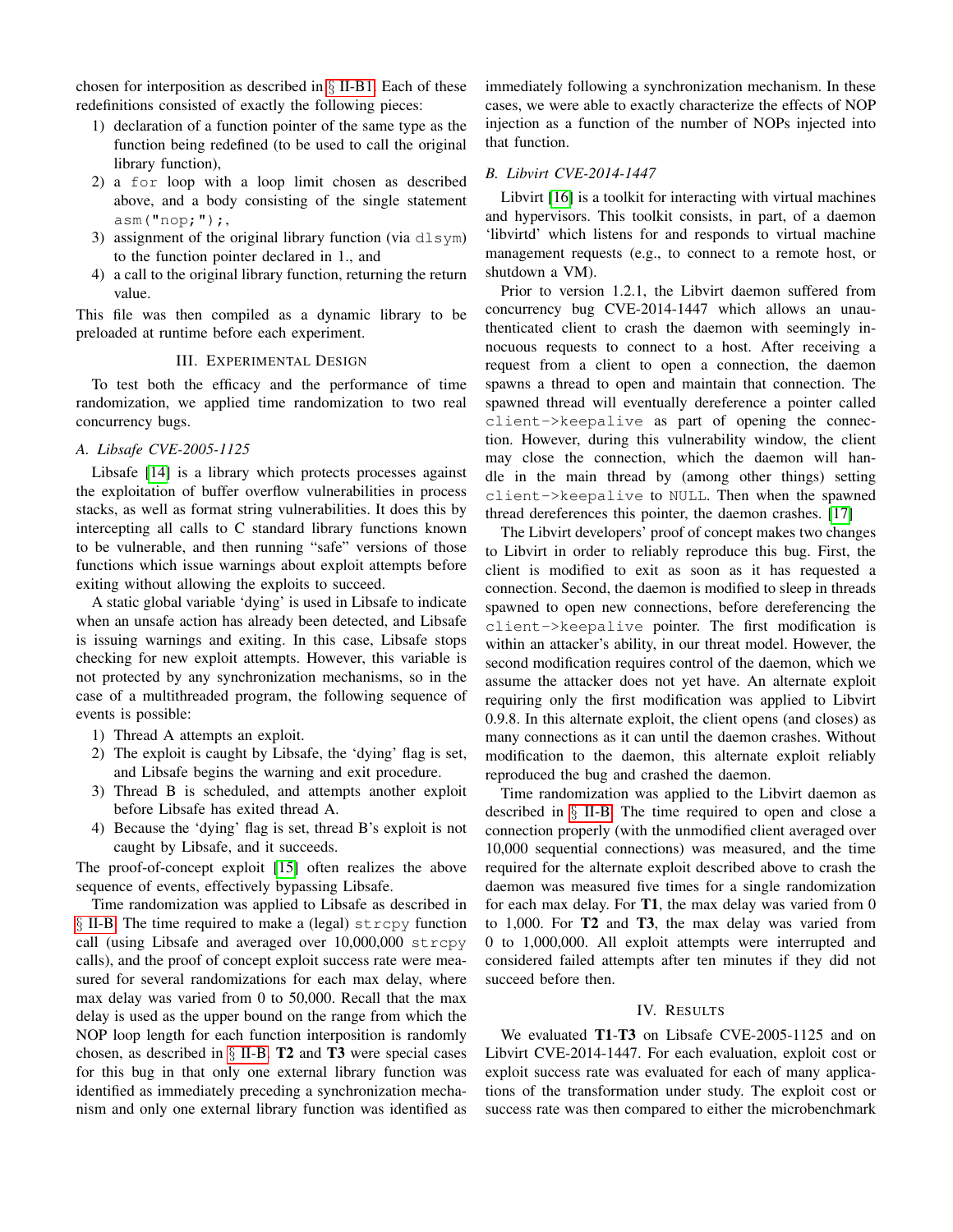<span id="page-3-0"></span>

Fig. 1: Exploit success rate as a function of the microbenchmark after applying T1 to Libsafe with concurrency bug CVE-2005-1125. There is a clear inverse correlation between microbenchmark overhead and exploit success rate.

overhead, or the number of NOPs injected, as appropriate for each experiment. Libsafe experiments were run on a dedicated dual core 3.4GHz Pentium D running Debian. Libvirt experiments testing T1 were run on a 2.7GHz dual-socket quadcore Intel Xeon with 16 hyper-threading cores running Debian. Libvirt experiments testing T2 and T3 were run on a 2.8GHz dual-socket hex-core Intel Xeon with 24 hyper-threading cores running Ubuntu. In all figures, the horizontal red line indicates the average measurement for the unmodified bug (without time randomization). The results vary somewhat widely with the bug analyzed and the automated diversity transformation used.

Applying transformation 1 to Libsafe resulted in a dramatic decrease in exploit success rate with increasing microbenchmark overhead (Fig. [1\)](#page-3-0). Between 1x and 12x overhead, no randomizations resulted in less than a 5% success rate. Between 20x and 25x overhead, 27.5% of randomizations resulted in less than a 5% exploit success rate. Between 40x and 45x overhead, 61.5% of randomizations resulted in less than a 5% exploit success rate. Beyond 1,040x overhead, 100% of randomizations resulted in less than a 5% exploit success rate.

Applying T2 to Libsafe had no noticeable effect on exploit success rate (Fig. [2\)](#page-3-1) or microbenchmark overhead.

Applying T3 to Libsafe had a very marked effect on exploit success rate (Fig. [3\)](#page-3-2). In particular, the rate remains high for low numbers of NOPs. Then, for inserted NOP loops of lengths greater than 200,000, the rate begins to drop. For NOP loops of lengths between 250,000 and 350,000, exploit success rate fluctuates between 35% and 65%. Finally, for NOP loops of lengths greater than 350,000, exploit rates drop even further, and beyond loop-lengths of 390,000 NOPs, all interpositions resulted in exploit rates less than 0.5%.

T1 affected the exploit cost for the Libvirt bug. However, the increase in time required for exploitation is approximately proportional to the increase in microbenchmark measurements. The exploit cost increase may therefore be attributed to an overall slowing down of the Libvirt daemon (Fig. [4\)](#page-3-3).

<span id="page-3-1"></span>

Fig. 2: Exploit success rate as a function of the microbenchmark after applying diversity T2 to Libsafe with concurrency bug CVE-2005-1125. This transformation does not appear to have an effect on exploit success rate for this bug.

<span id="page-3-2"></span>

Fig. 3: Exploit success rate as a function of the number of NOPs injected after applying T3 to Libsafe with concurrency bug CVE-2005-1125. A very clear inverse correlation between NOP loop length and exploit success rate is shown.

<span id="page-3-3"></span>

Fig. 4: Exploit cost (in time) as a function of the microbenchmark after applying T1 to Libvirt with concurrency bug CVE-2014-1447. The exploit cost increases as a result of applying this transformation, but the increase is approximately proportional to the overall performance loss (x-axis).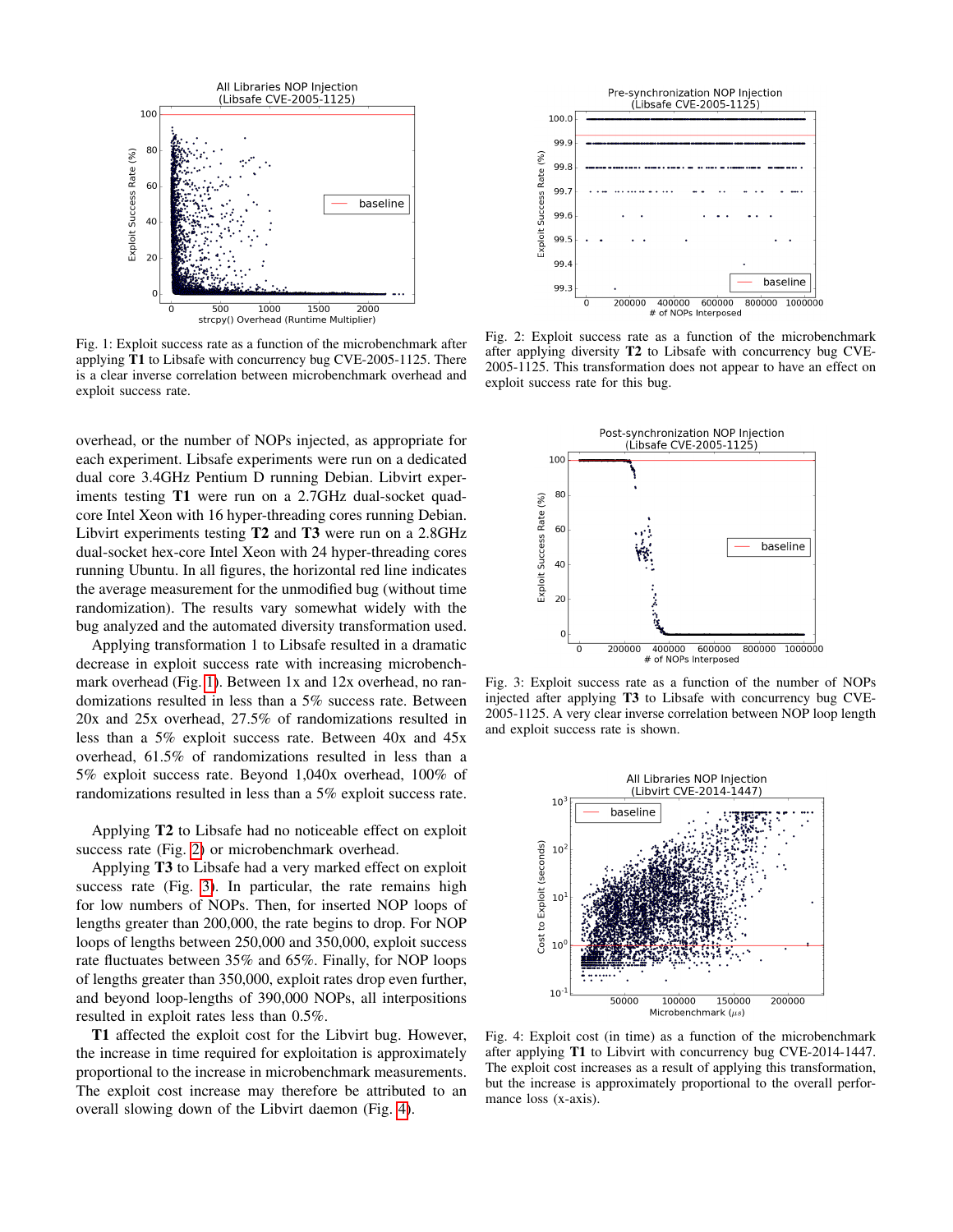<span id="page-4-1"></span>

Fig. 5: Exploit cost (in time) as a function of the microbenchmark after applying T2 to Libvirt with concurrency bug CVE-2014-1447. This transformation does not appear to have an effect on exploit success rate for this bug.

Applying T2 to Libvirt did not seem to have much of an effect on exploit cost. The characteristic of most exploit attempts succeeding quickly, and a few taking much longer appears to be consistent throughout the range of microbenchmark values recorded (Fig. [5\)](#page-4-1).

T3 applied to Libvirt, as in the case of Libsafe, had a significant effect on exploit cost. For microbenchmark connection times of less than 10 milliseconds, less than 4% of exploit attempts took longer than the baseline exploit time of 1.11 seconds, where the baseline exploit time was obtained for a Libvirt daemon without any time randomization. By contrast, for microbenchmark times of greater than 10 milliseconds, nearly 85% of exploit attempts took longer than the baseline exploit time. Looking at the graph (Fig. [6\)](#page-4-2), we can see a similar shape to the one obtained when applying T2 to Libvirt - the bifurcation between exploit attempts that succeed quickly within seconds, and those which take hundreds of seconds to succeed. However, after applying automated **T3**, a significantly greater proportion of exploit attempts fell into the second branch of that bifurcation, taking hundreds of seconds to succeed, or failing to succeed within ten minutes (and being categorized as failed attempts).

#### V. DISCUSSION & FUTURE DIRECTIONS

<span id="page-4-0"></span>It is clear from these results that, at the very least, time randomization increases the exploitation cost for some concurrency bugs. T3 appears to be more effective than the other two transformations. One possible explanation for this is that T3 adds delays shortly after synchronization mechanisms. If these delays fall in a critical section, or before one, the chances of scheduler preemption affecting the thread interleaving about the critical section increase. This is not to say that the other transformations cannot also have this effect, but in the case of T2, the proximity to a critical section may not be as high, and in the case of T1, the delays are less concentrated about the synchronization mechanisms.

<span id="page-4-2"></span>

Fig. 6: Exploit cost (in time) as a function of the microbenchmark after applying diversity T3 to Libvirt with concurrency bug CVE-2014-1447. Beyond microbenchmark measurements of 10 milliseconds, most of exploit costs observed were much greater than the baseline; often the exploit attempts were stopped artificially early and labeled "failed exploits." This transformation thus increases the average exploit cost with increasing microbenchmark overhead.

Given the results presented here, the major argument against employing time randomization universally becomes performance overhead. While overheads on effective randomizations were unacceptably high using the NOP injection implementations tested here (at least 12x for T1 and at least 5x for T3), it is not clear that significant overhead is necessary for time randomization in general. Part of the effect of time randomization via NOP injection is to modify thread interleavings by signaling with NOPs to the scheduler that another thread can be scheduled. The randomization between and among threads achieved here with NOP injection could conceivably be achieved directly in the scheduler via random synchronization schedules. By modifying the scheduler directly, it may be possible to obtain the same benefits shown here with minimal overhead. In this vein, it is also worth evaluating established and novel scheduling algorithms which include elements of randomness (e.g. genetic scheduling algorithms [\[18\]](#page-5-17)).

Alternatively, a more complicated heuristic could be applied to the NOP insertion implementations investigated here. More specifically, for each randomization, measurements could be taken of the extent to which relative thread timing has been randomized, and of some performance metric. These measurements could be used to decide whether to keep a specific randomization or generate a new one, as well as to calibrate randomization parameters like max delay in this work.

#### VI. RELATED WORK

Automated software diversity as a defense strategy has been systematized by Larsen et al. [\[11\]](#page-5-10). That work proposes a taxonomy of cyberattacks and a taxonomy of defenses against those classes of attacks, and surveys many of the studied and unstudied diversification techniques. To our knowledge, ours is the first work to investigate automated software diversity specifically as it pertains to concurrency attacks.